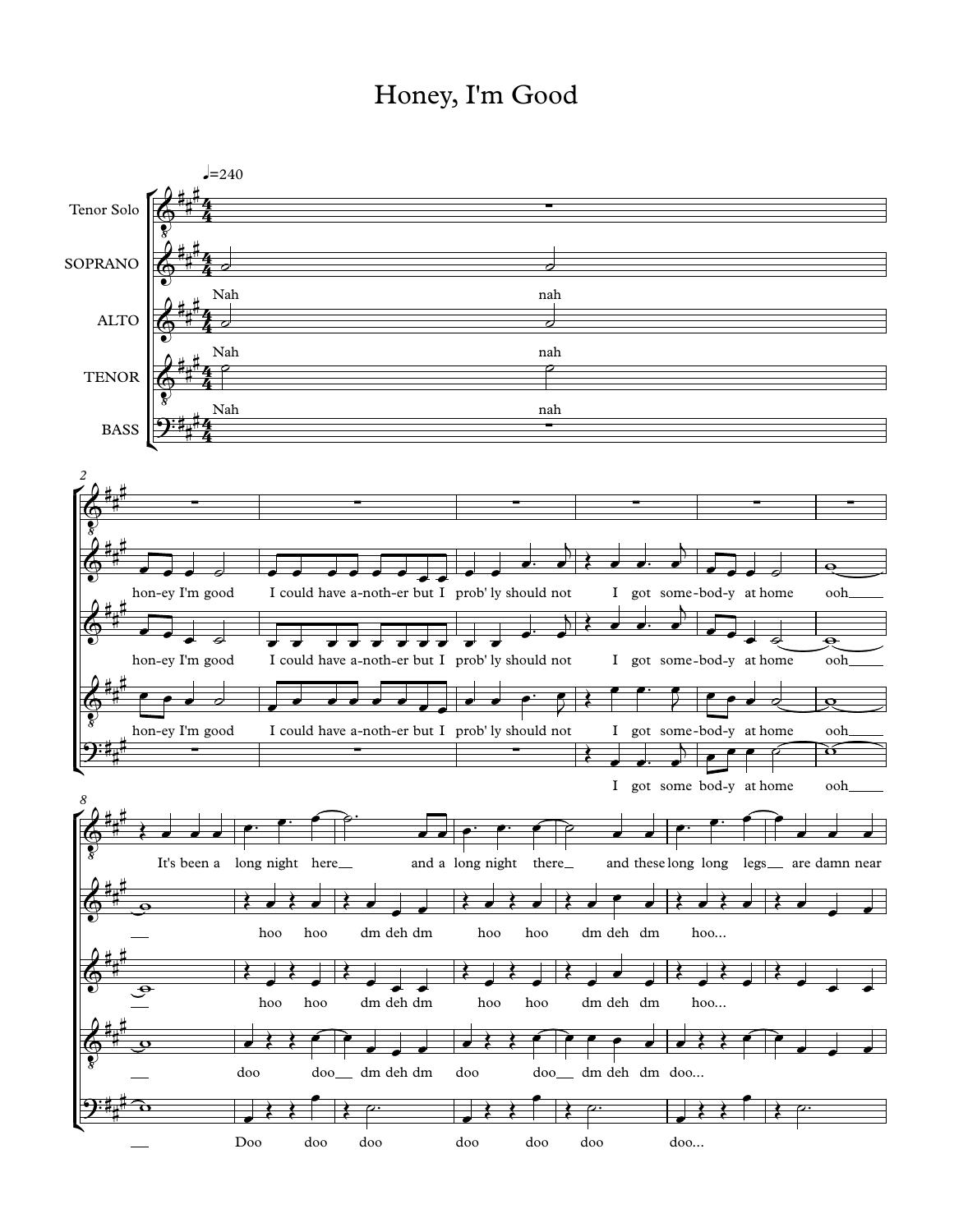

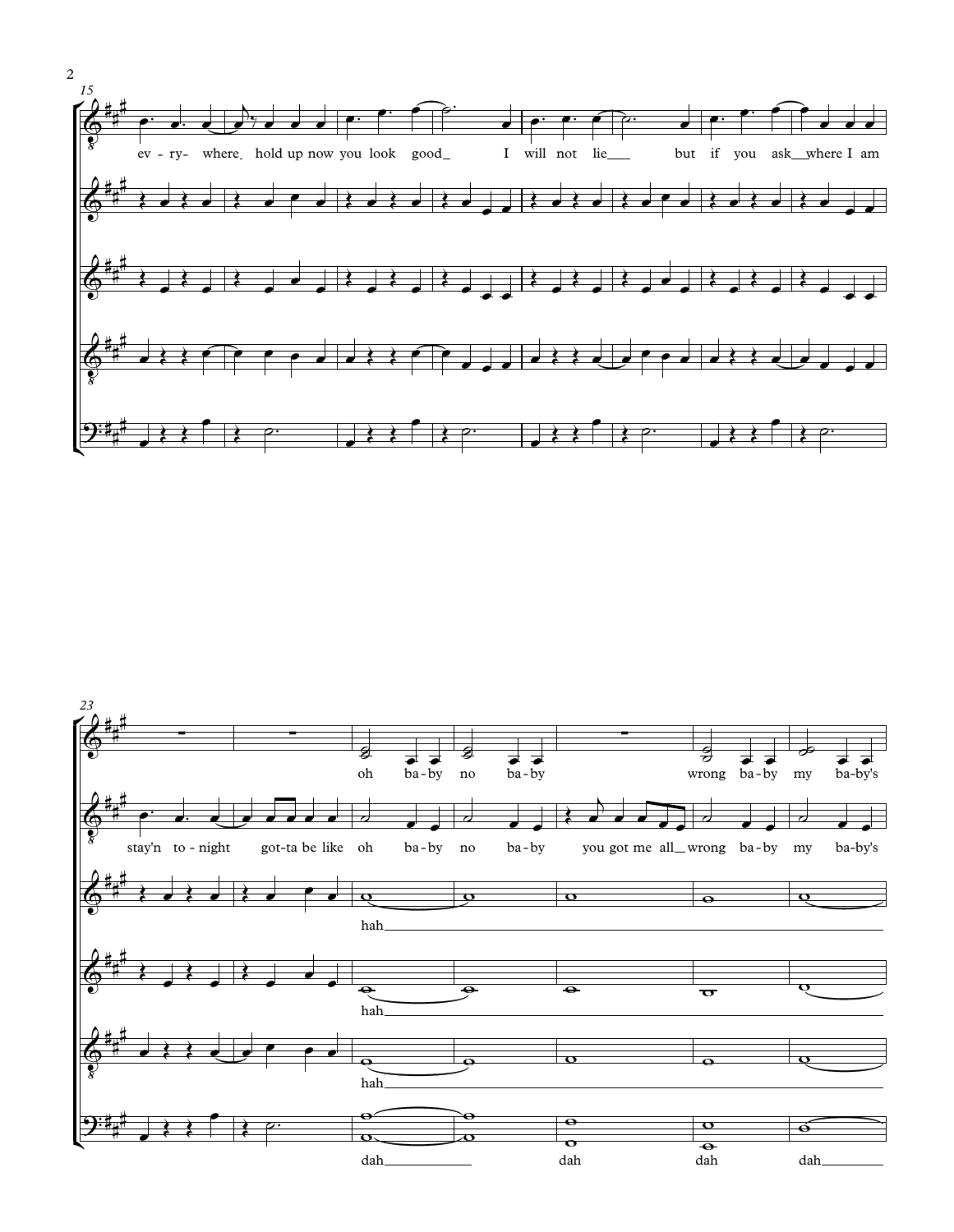

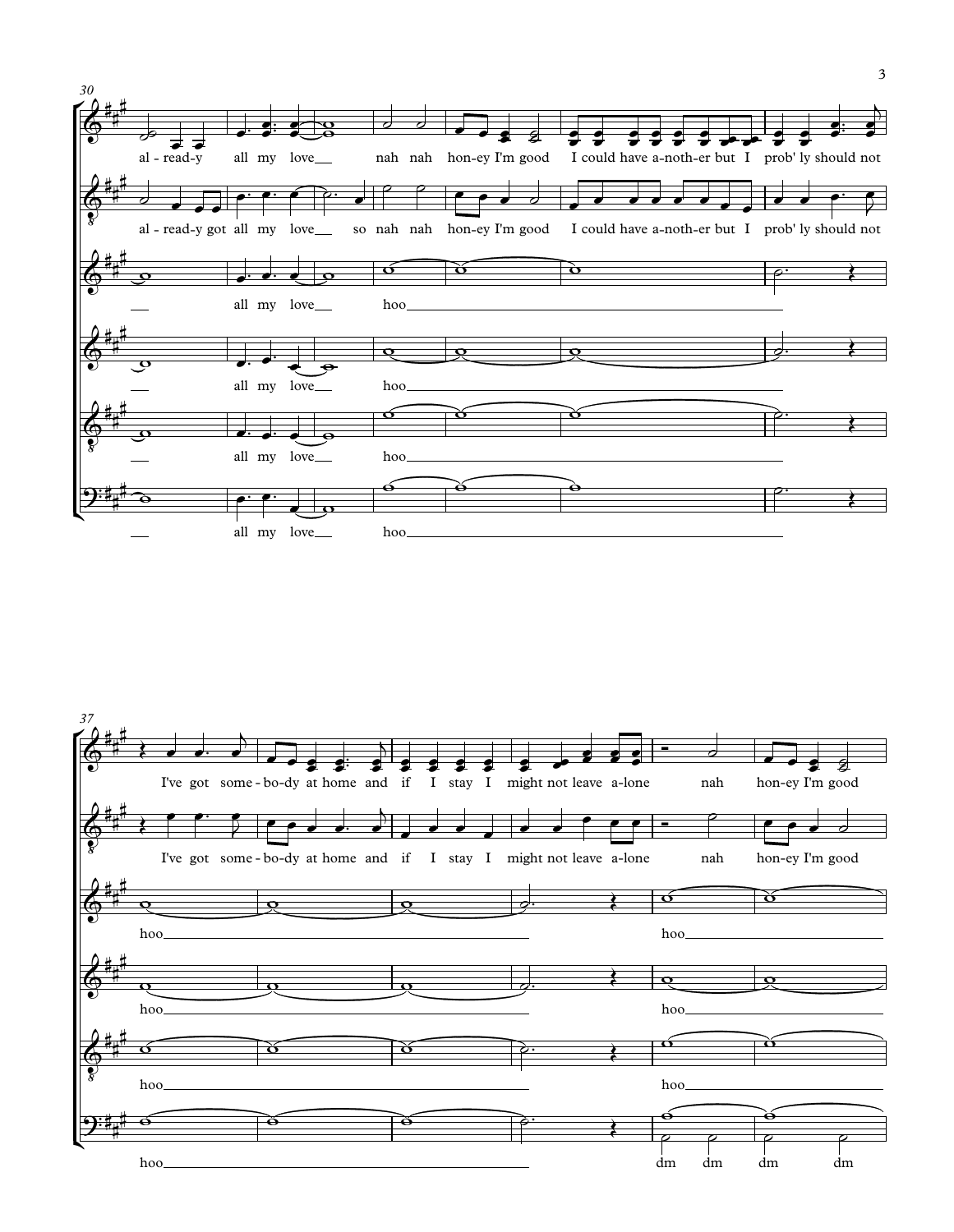

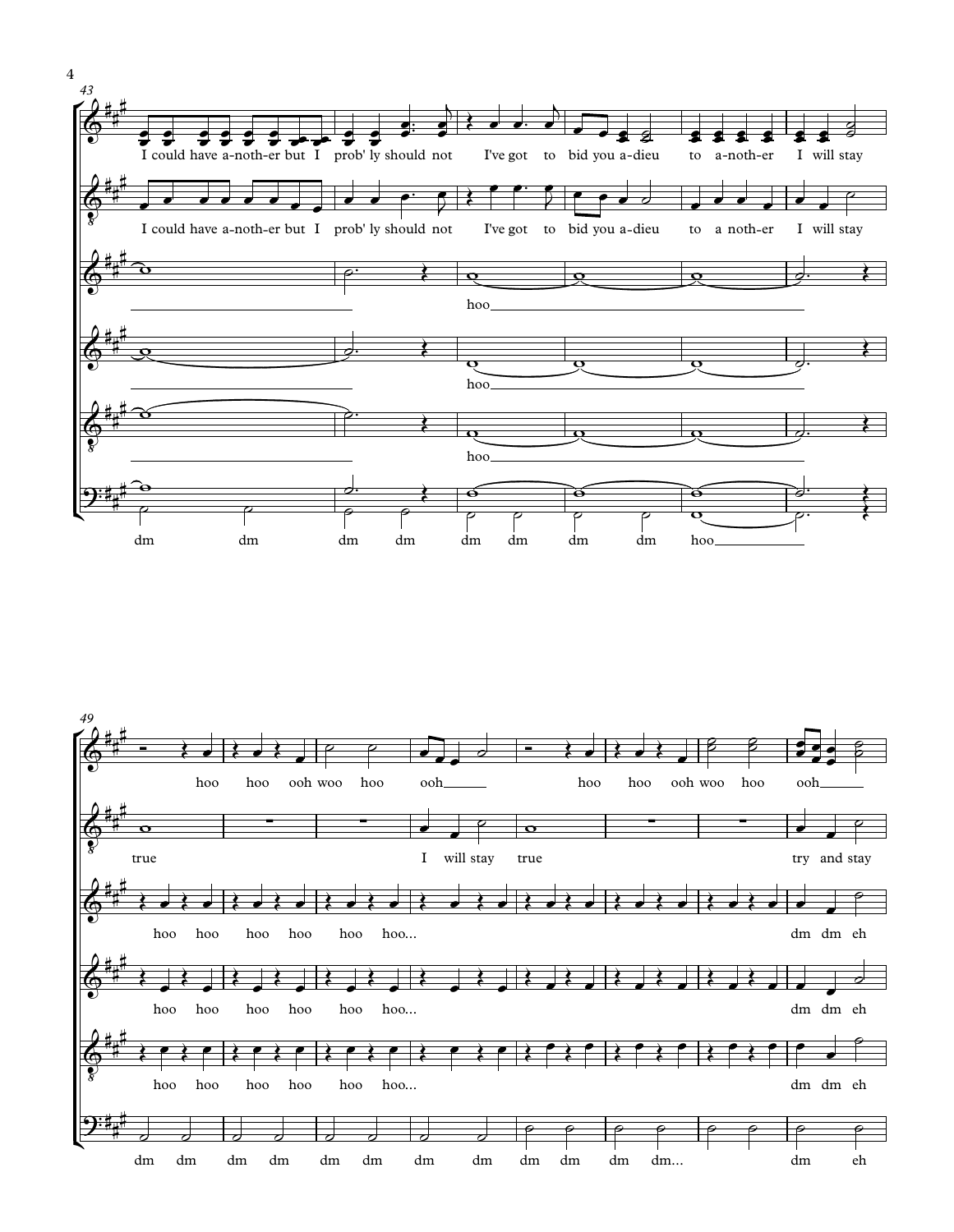

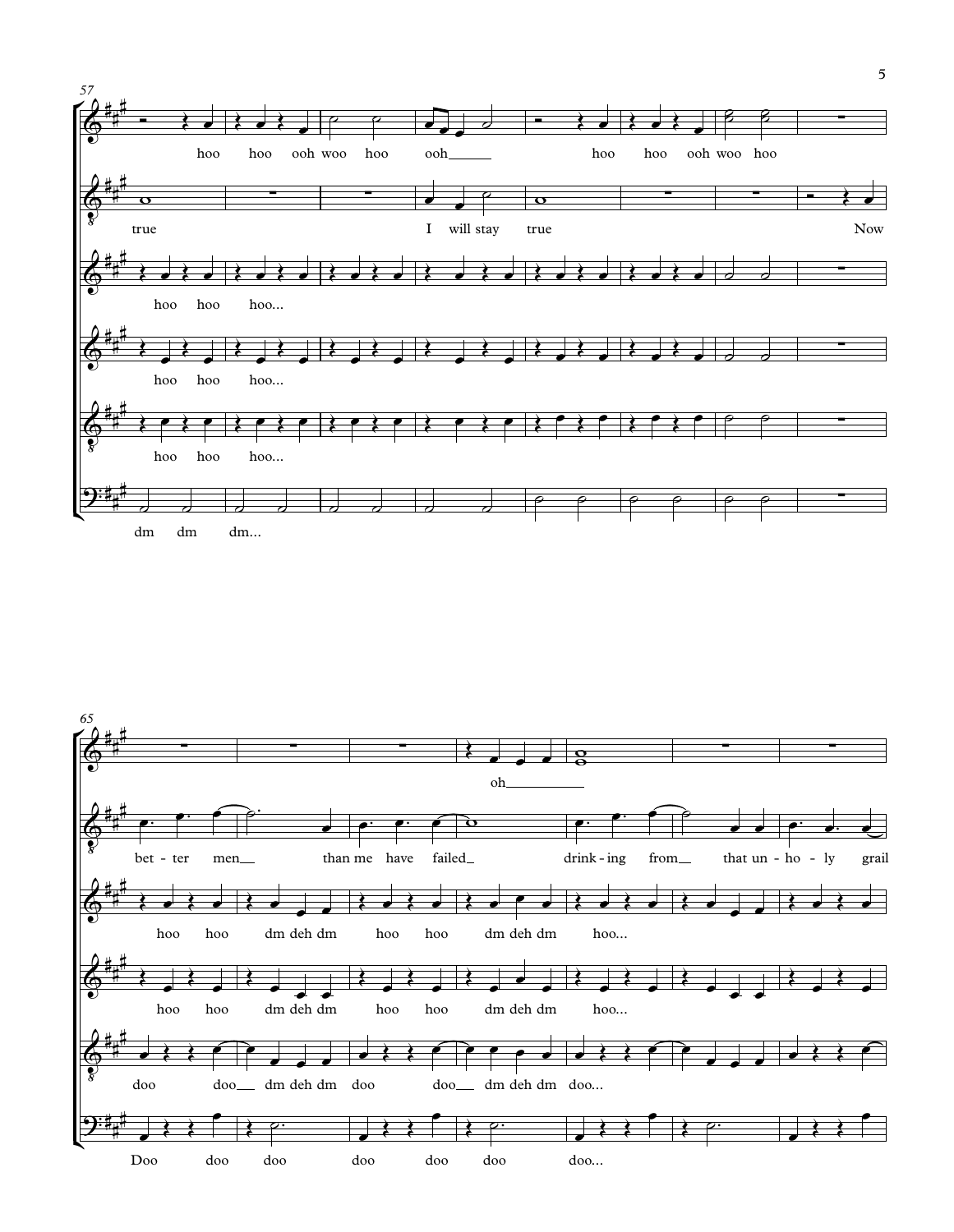



 $\sqrt{6}$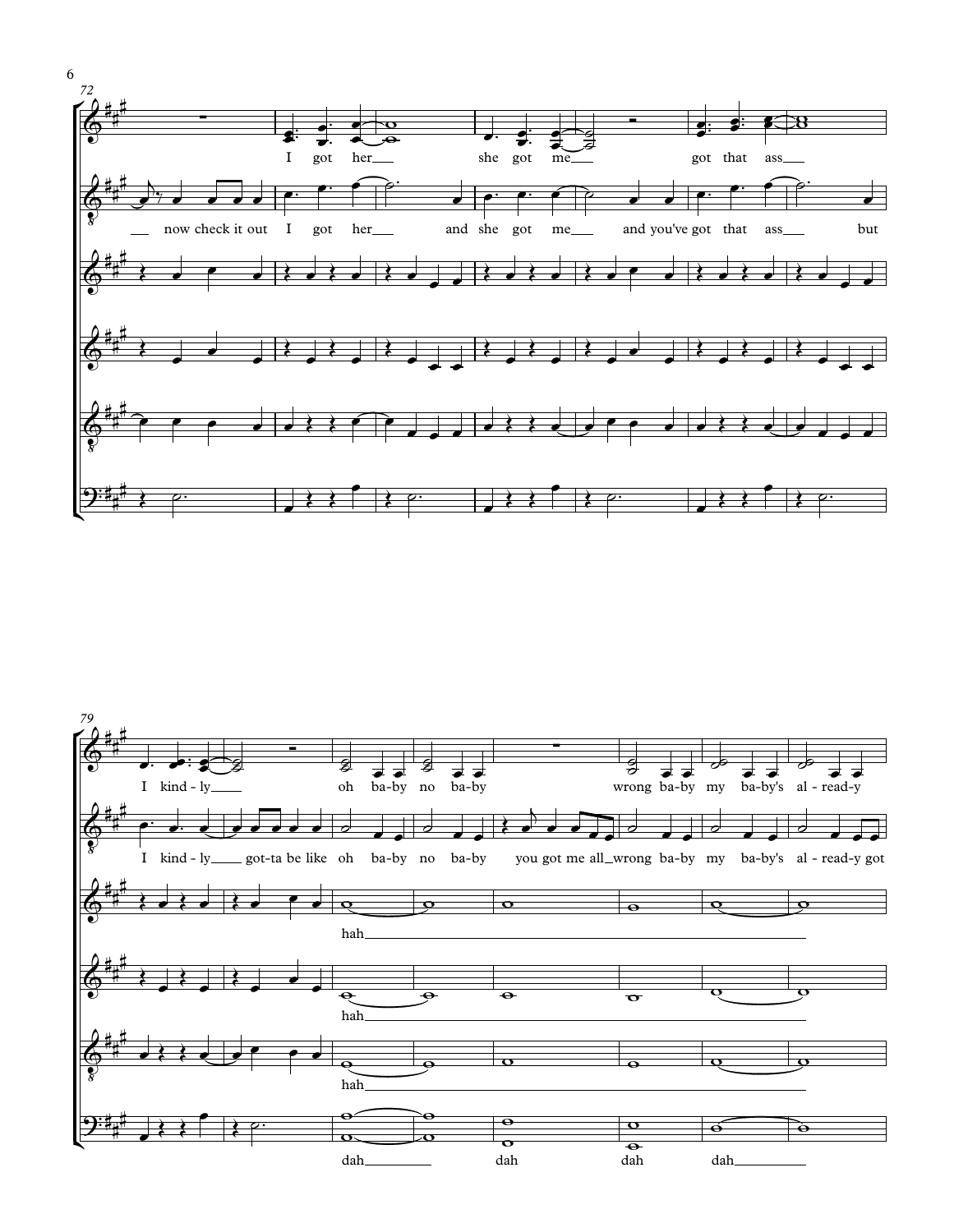

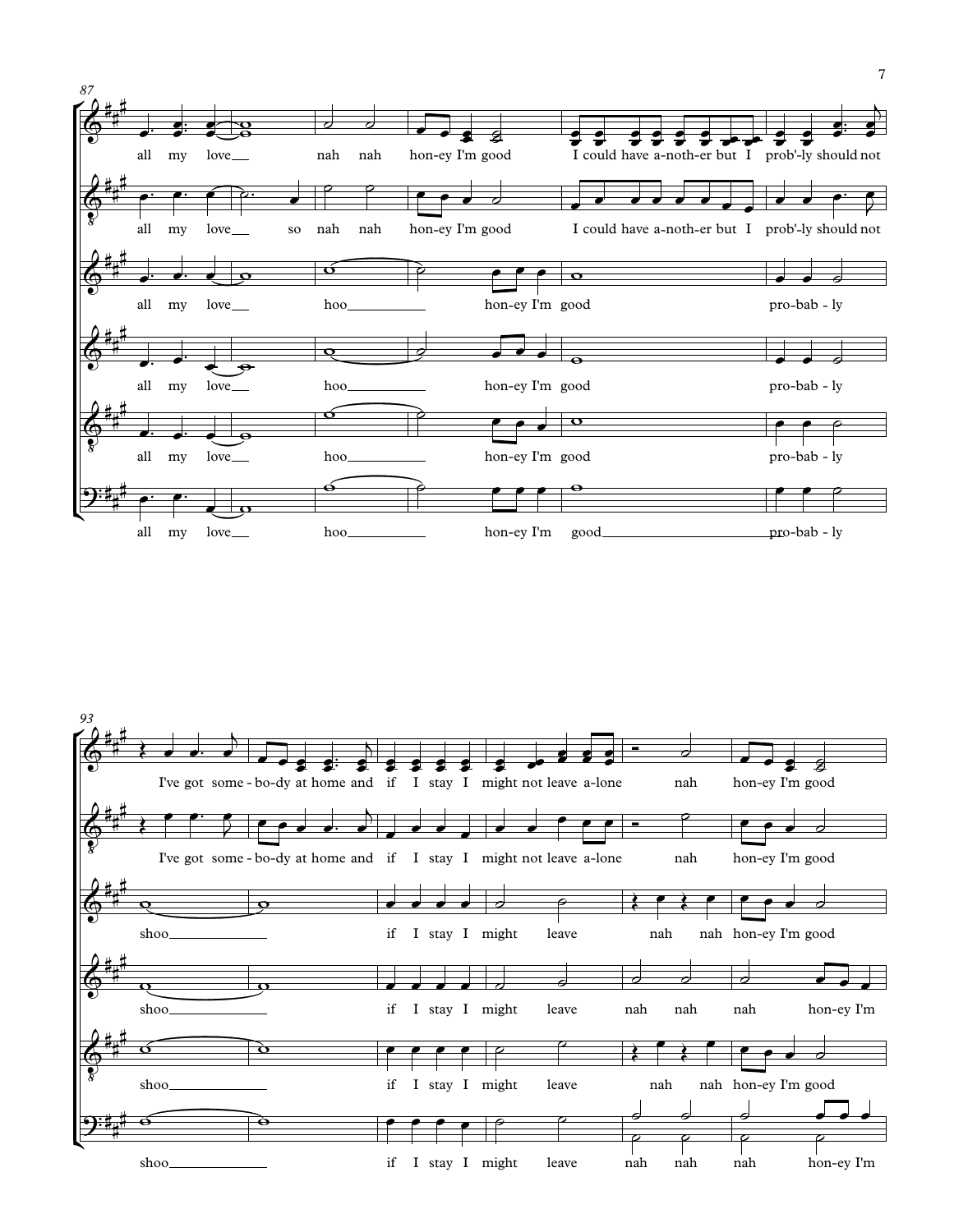

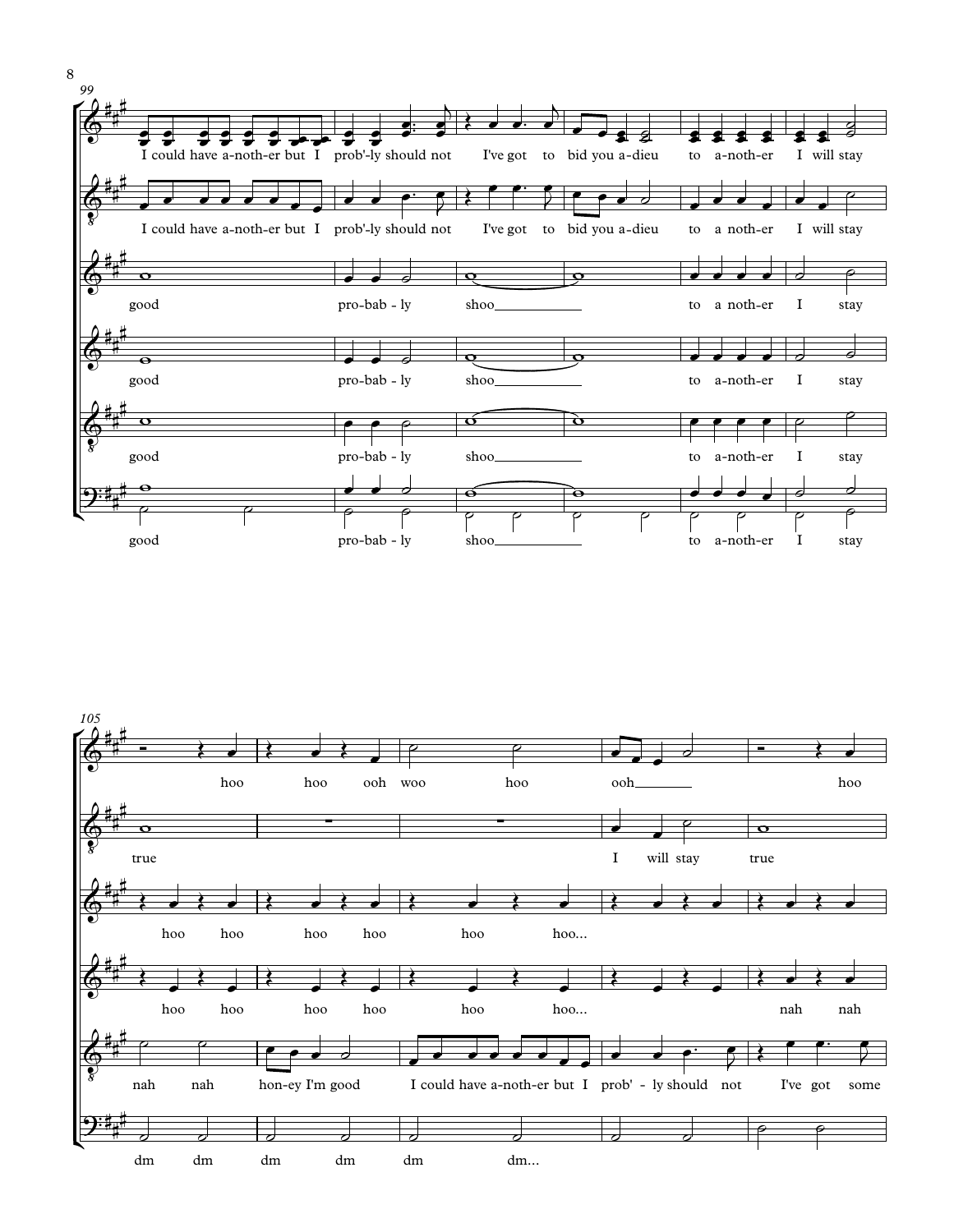

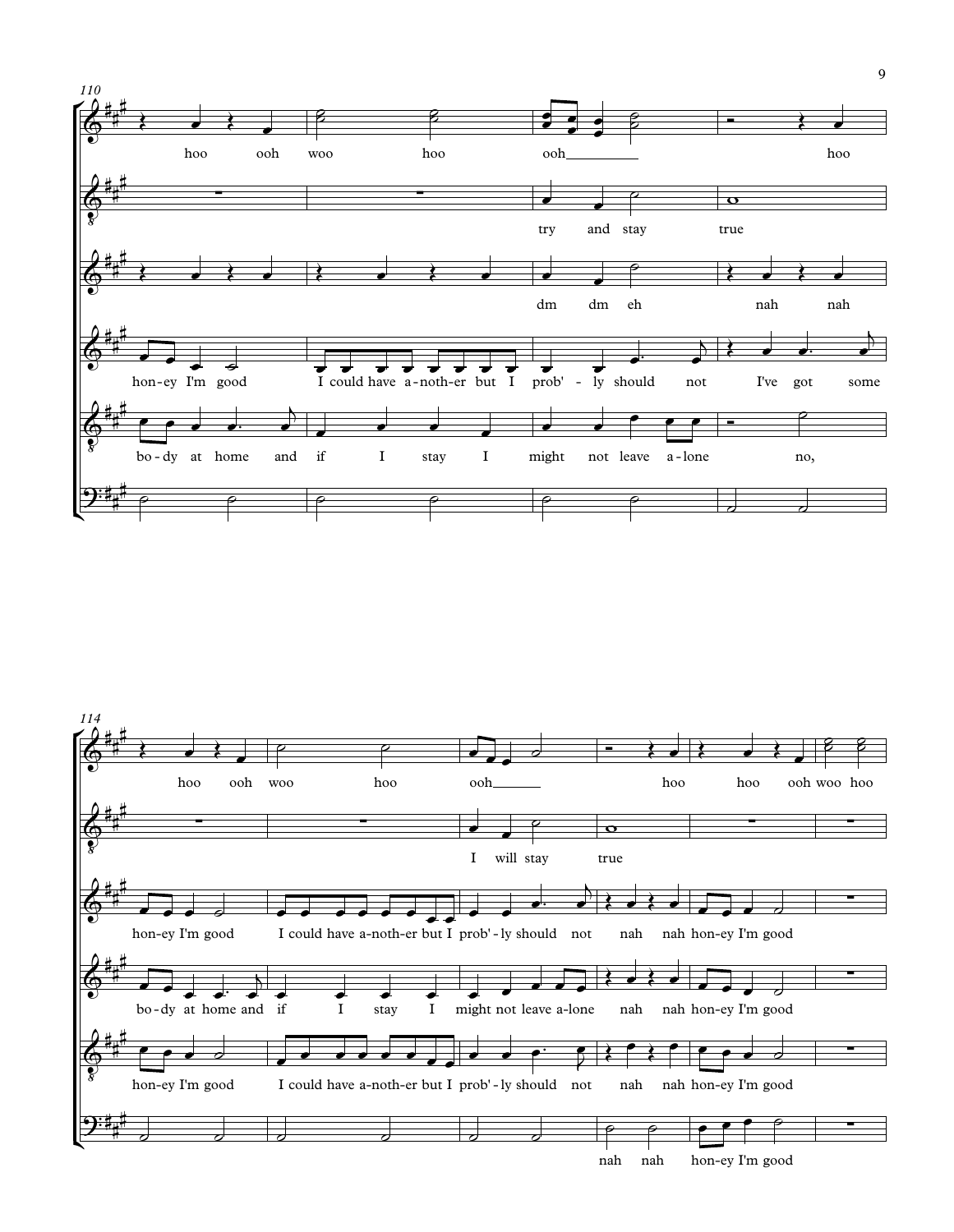

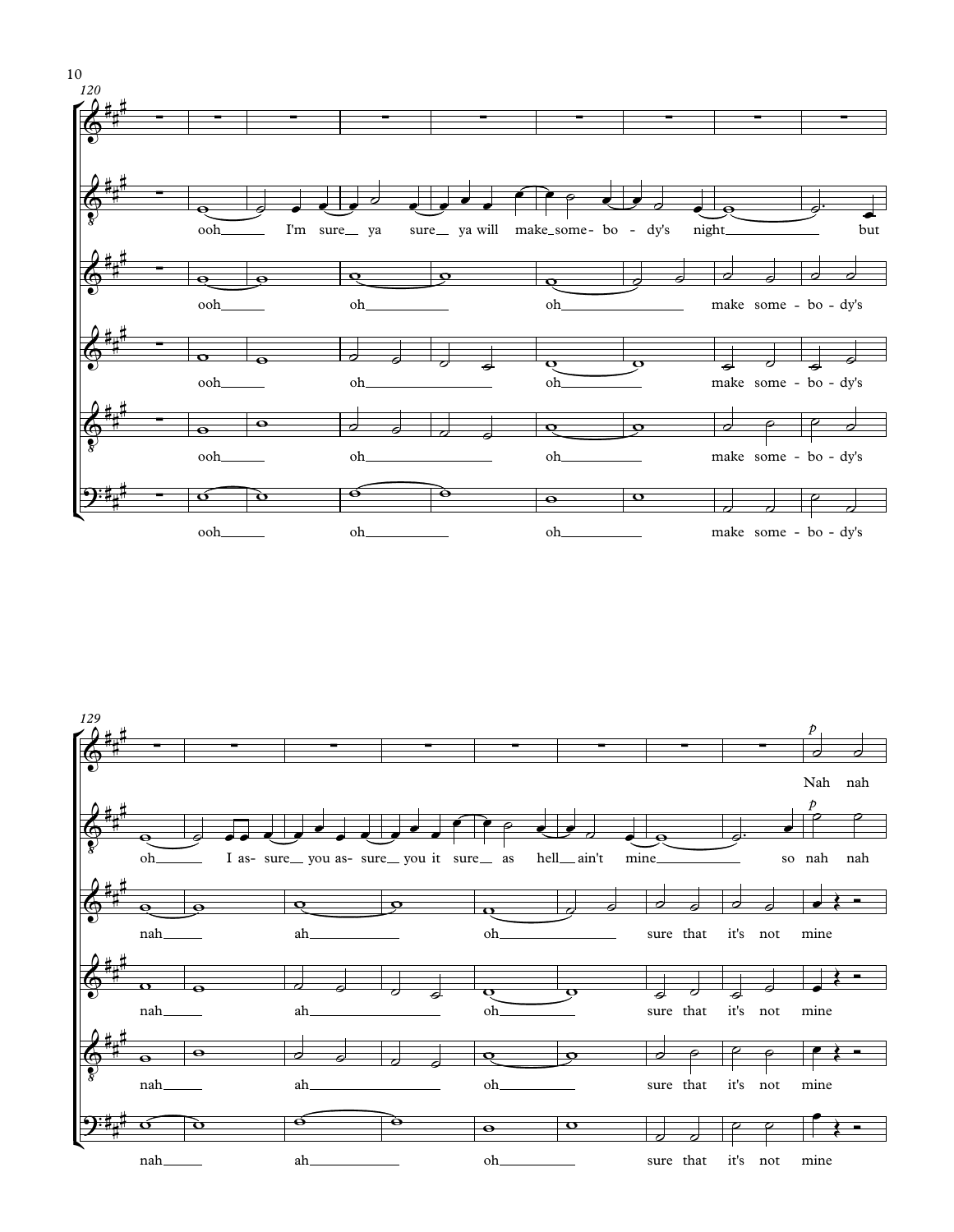

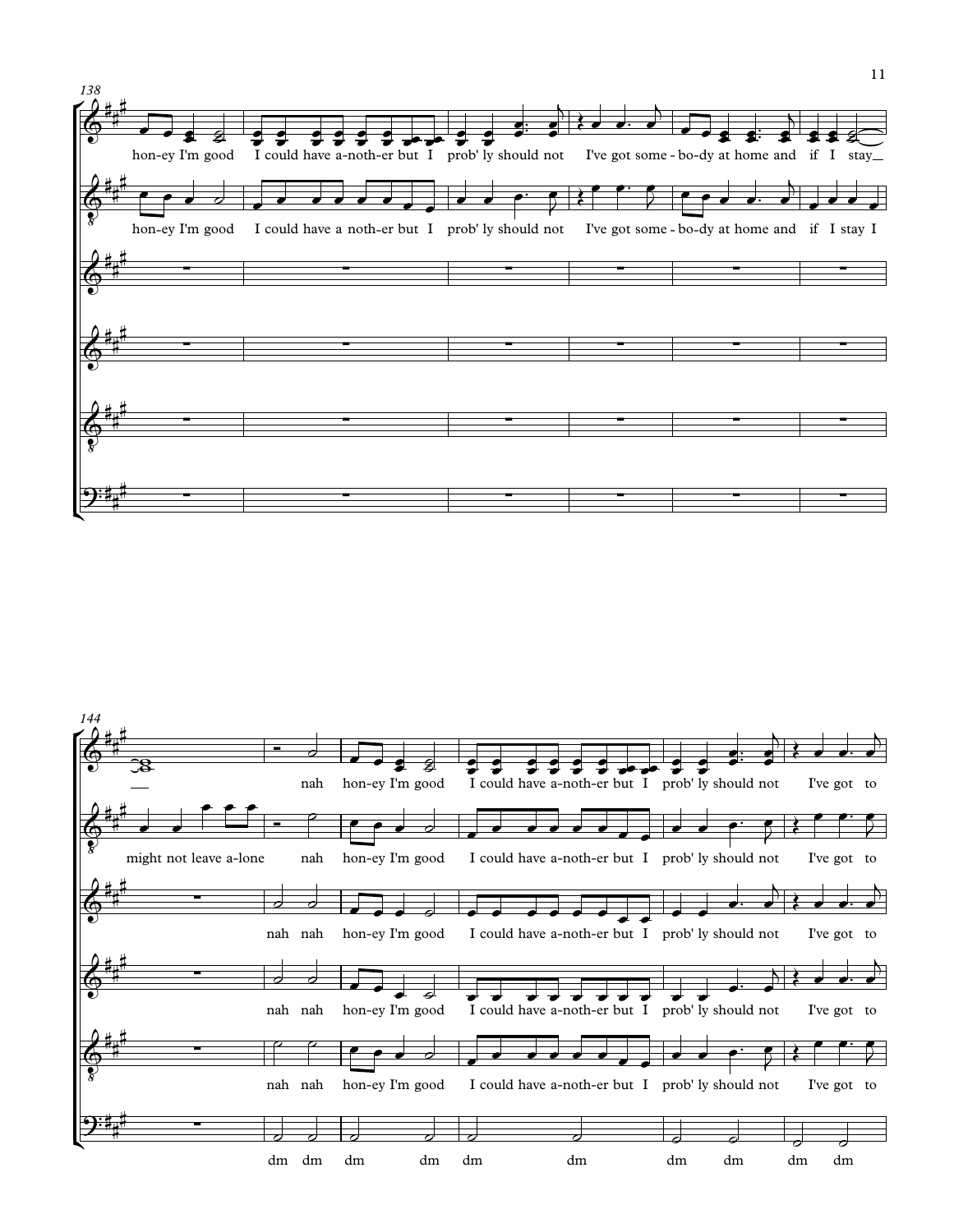